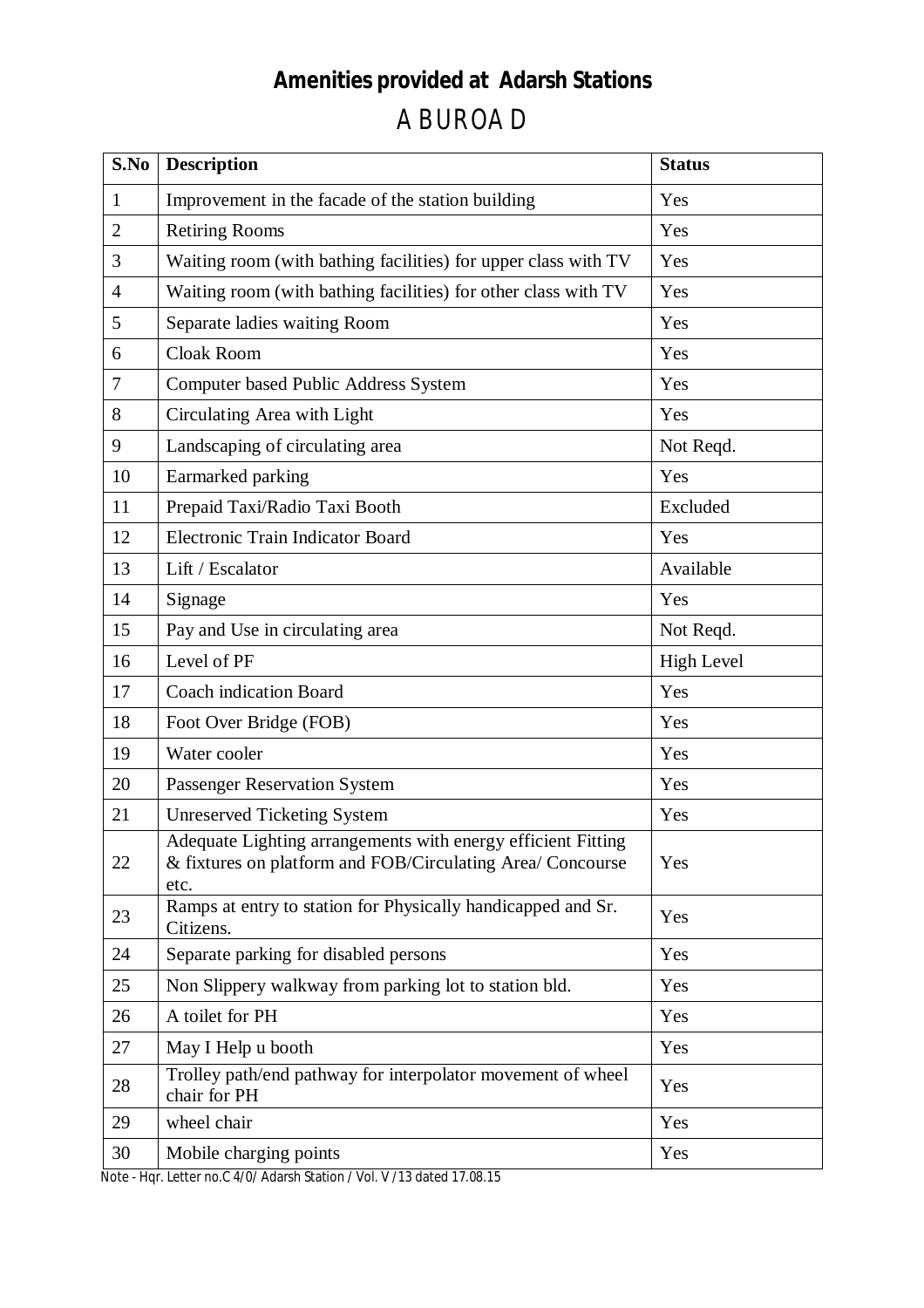## mavli Jn.

| S.No | <b>Description</b>                                                                                                                 | <b>Status</b>           |
|------|------------------------------------------------------------------------------------------------------------------------------------|-------------------------|
| 1.   | Improvement in the facade of the station building                                                                                  | To be done              |
| 2.   | Waiting room (with bathing facilities) for upper class with TV                                                                     |                         |
| 3.   | Waiting room (with bathing facilities) for other class with TV                                                                     | Available without<br>TV |
| 4.   | <b>Cloak Room</b>                                                                                                                  | Available               |
| 5.   | <b>Computer based Public Address System</b>                                                                                        | Available               |
| 6.   | Circulating Area with Light                                                                                                        | Available               |
| 7.   | Landscaping of circulating area                                                                                                    | Available               |
| 8.   | Earmarked parking                                                                                                                  | Available               |
| 9.   | Electronic Train Indicator Board                                                                                                   | Available               |
| 10.  | Signage                                                                                                                            | Available               |
| 11.  | Pay and Use in circulating area                                                                                                    | Available               |
| 12.  | Level of PF                                                                                                                        | Medium                  |
| 13.  | Foot Over Bridge (FOB)                                                                                                             | Available               |
| 14.  | Water cooler                                                                                                                       | Available               |
| 15.  | Passenger Reservation System                                                                                                       | Available               |
| 16.  | <b>Unreserved Ticketing System</b>                                                                                                 | Available               |
| 17.  | Adequate Lighting arrangements with energy efficient Fitting<br>& fixtures on platform and FOB/Circulating Area/ Concourse<br>etc. | Available               |
| 18.  | Ramps at entry to station for Physically handicapped and Sr.<br>Citizens.                                                          | Yes                     |
| 19.  | Non Slippery walkway from parking lot to station bld.                                                                              | Available               |
| 20.  | A toilet for PH                                                                                                                    | Yes                     |
| 21.  | May I Help u booth                                                                                                                 | Yes                     |
| 22.  | Trolley path/end pathway for interpolator movement of wheel<br>chair for PH                                                        | Yes                     |
| 23.  | wheel chair                                                                                                                        | Yes                     |
| 24.  | Mobile charging points                                                                                                             | Yes                     |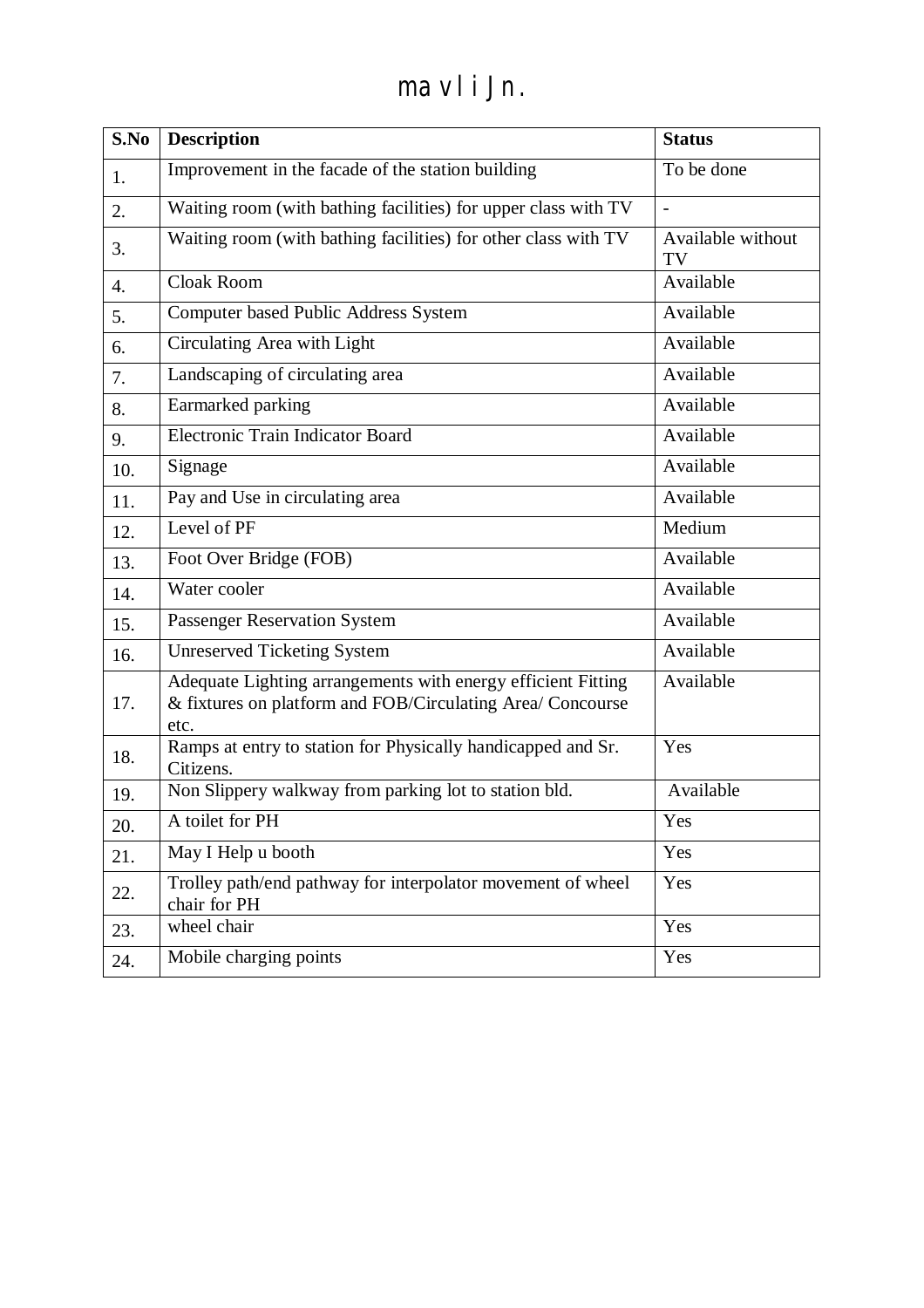## marwar Jn.

| S.No | <b>Description</b>                                                                                                                 | <b>Status</b>           |
|------|------------------------------------------------------------------------------------------------------------------------------------|-------------------------|
| 1.   | Improvement in the facade of the station building                                                                                  | Available               |
| 2.   | <b>Retiring Rooms</b>                                                                                                              | Shortfall               |
| 3.   | Waiting room (with bathing facilities) for upper class with TV                                                                     | Available without<br>TV |
| 4.   | Waiting room (with bathing facilities) for other class with TV                                                                     | Available without<br>TV |
| 5.   | Separate ladies waiting Room                                                                                                       | Available               |
| 6.   | Cloak Room                                                                                                                         | Available               |
| 7.   | <b>Computer based Public Address System</b>                                                                                        | Available               |
| 8.   | Circulating Area with Light                                                                                                        | Available               |
| 9.   | Landscaping of circulating area                                                                                                    | Available               |
| 10.  | Earmarked parking                                                                                                                  | Available               |
| 11.  | Prepaid Taxi/Radio Taxi Booth                                                                                                      | Not Required            |
| 12.  | Electronic Train Indicator Board                                                                                                   | Available               |
| 13.  | Lift / Escalator                                                                                                                   | Not Available           |
| 14.  | Signage                                                                                                                            | Available               |
| 15.  | Pay and Use in circulating area                                                                                                    | Available               |
| 16.  | Level of PF                                                                                                                        | High                    |
| 17.  | <b>Coach indication Board</b>                                                                                                      | Available               |
| 18.  | Foot Over Bridge (FOB)                                                                                                             | Available               |
| 19.  | Water cooler                                                                                                                       | Available               |
| 20.  | <b>Passenger Reservation System</b>                                                                                                | Available               |
| 21.  | <b>Unreserved Ticketing System</b>                                                                                                 | Available               |
| 22.  | Adequate Lighting arrangements with energy efficient Fitting<br>& fixtures on platform and FOB/Circulating Area/ Concourse<br>etc. | Available               |
| 23.  | Ramps at entry to station for Physically handicapped and Sr.<br>Citizens.                                                          | Available               |
| 24.  | Separate parking for disabled persons                                                                                              | Available               |
| 25.  | Non Slippery walkway from parking lot to station bld.                                                                              | Available               |
| 26.  | A toilet for PH                                                                                                                    | Available               |
| 27.  | May I Help u booth                                                                                                                 | Available               |
| 28.  | Trolley path/end pathway for interpolator movement of wheel<br>chair for PH                                                        | Available               |
| 29.  | wheel chair                                                                                                                        | Available               |
| 30.  | Mobile charging points                                                                                                             | Available               |